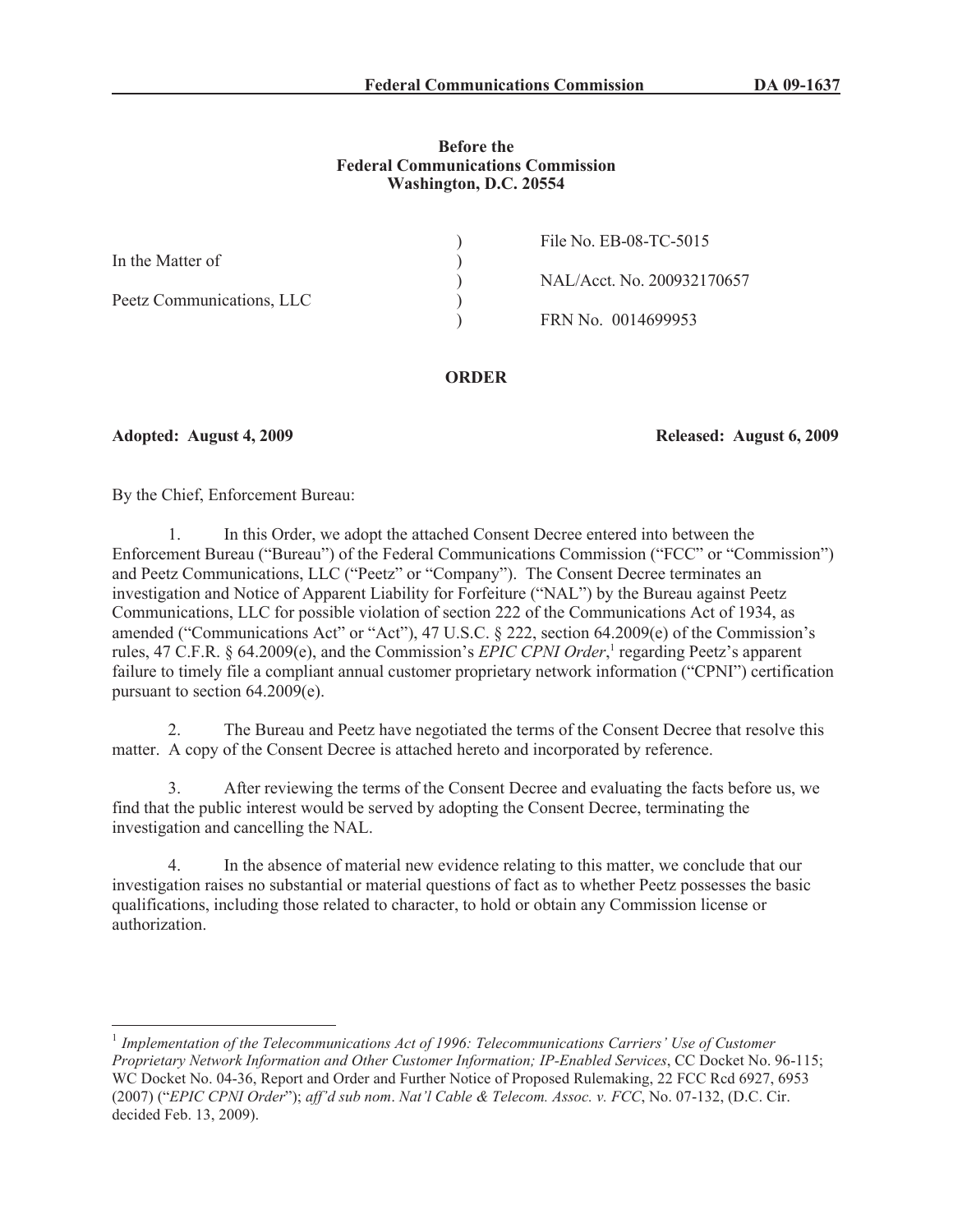5. Accordingly, **IT IS ORDERED** that, pursuant to sections 4(i) and 503(b) of the Communications Act of 1934, as amended,<sup>2</sup> and sections 0.111 and 0.311 of the Commission's rules,<sup>3</sup> the Consent Decree attached to this Order **IS ADOPTED**.

6. **IT IS FURTHER ORDERED** that the above-captioned investigation **IS TERMINATED** and the Notice of Apparent Liability for Forfeiture **IS CANCELLED**.

## FEDERAL COMMUNICATIONS COMMISSION

Kris Anne Monteith Chief, Enforcement Bureau

 $^{2}$  47 U.S.C. §§ 154(i), 503(b).

<sup>3</sup> 47 C.F.R. §§ 0.111, 0.311.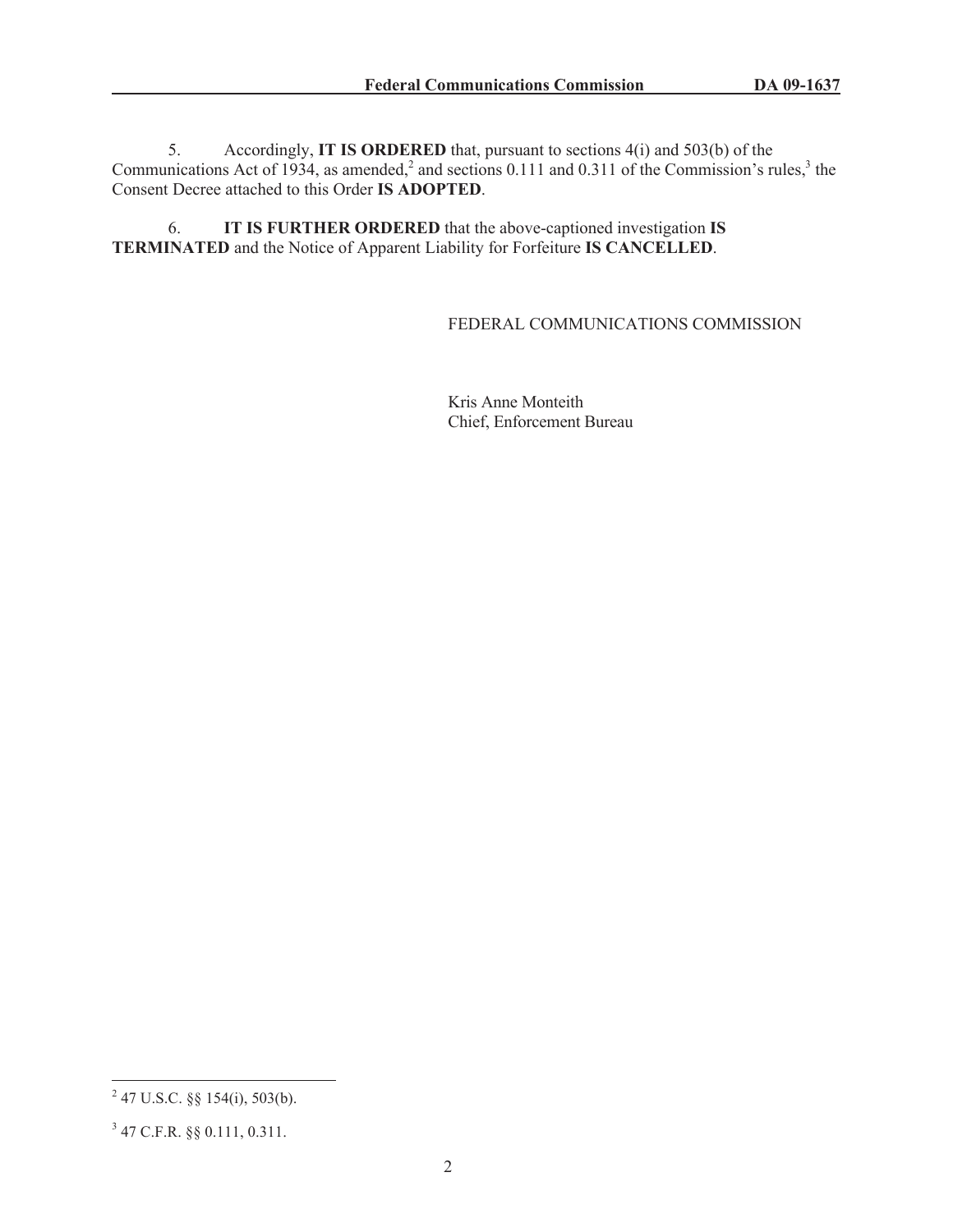#### **Before the Federal Communications Commission Washington, D.C. 20554**

|                           | File No. EB-08-TC-5015     |
|---------------------------|----------------------------|
| In the Matter of          |                            |
|                           | NAL/Acct. No. 200932170657 |
| Peetz Communications, LLC |                            |
|                           | FRN No. 0014699953         |

#### **CONSENT DECREE**

1. The Enforcement Bureau **(**"Bureau") and Peetz Communications, LLC ("Peetz"or the "Company"), by their authorized representatives, hereby enter into this Consent Decree for the purpose of cancelling the Notice of Apparent Liability ("NAL") and terminating the Enforcement Bureau's investigation into Peetz's possible noncompliance with the requirements of section 222 of the Communications Act of 1934, as amended ("Communications Act" or "Act"), 47 U.S.C. § 222, section 64.2009(e) of the Commission's rules, 47 C.F.R. § 64.2009(e), and the Commission's *EPIC CPNI Order*. 1

#### **I. DEFINITIONS**

- 2. For the purposes of this Consent Decree, the following definitions shall apply:
	- (a) "Act" means the Communications Act of 1934, as amended, 47 U.S.C. § 151 *et seq.*
	- (b) "Adopting Order" means an Order of the Commission adopting the terms of this Consent Decree without change, addition, deletion, or modification.
	- (c) "Bureau" means the Enforcement Bureau of the Federal Communications Commission.
	- (d) "Commission" and "FCC" mean the Federal Communications Commission and all of its bureaus and offices.
	- (e) "Compliance Plan" means the program described in this Consent Decree at paragraph 10.
	- (f) "Effective Date" means the date on which the Commission releases the Adopting Order.
	- (g) "Investigation" means the investigation commenced by the Bureau's letter of inquiry<sup>2</sup> regarding whether Peetz violated the requirements of section 222 of the Communications

<sup>&</sup>lt;sup>1</sup> Implementation of the Telecommunications Act of 1996: Telecommunications Carriers' Use of Customer *Proprietary Network Information and Other Customer Information; IP-Enabled Services*, CC Docket No. 96-115; WC Docket No. 04-36, Report and Order and Further Notice of Proposed Rulemaking, 22 FCC Rcd 6927, 6953 (2007) ("*EPIC CPNI Order*"); *aff'd sub nom*. *Nat'l Cable & Telecom. Assoc. v. FCC*, No. 07-132, (D.C. Cir. decided Feb. 13, 2009).

<sup>&</sup>lt;sup>2</sup> See Letter from Marcy Greene, Deputy Division Chief, Telecommunications Consumers Division, Enforcement Bureau, FCC to Peetz (Sept. 5, 2008) ("LOI").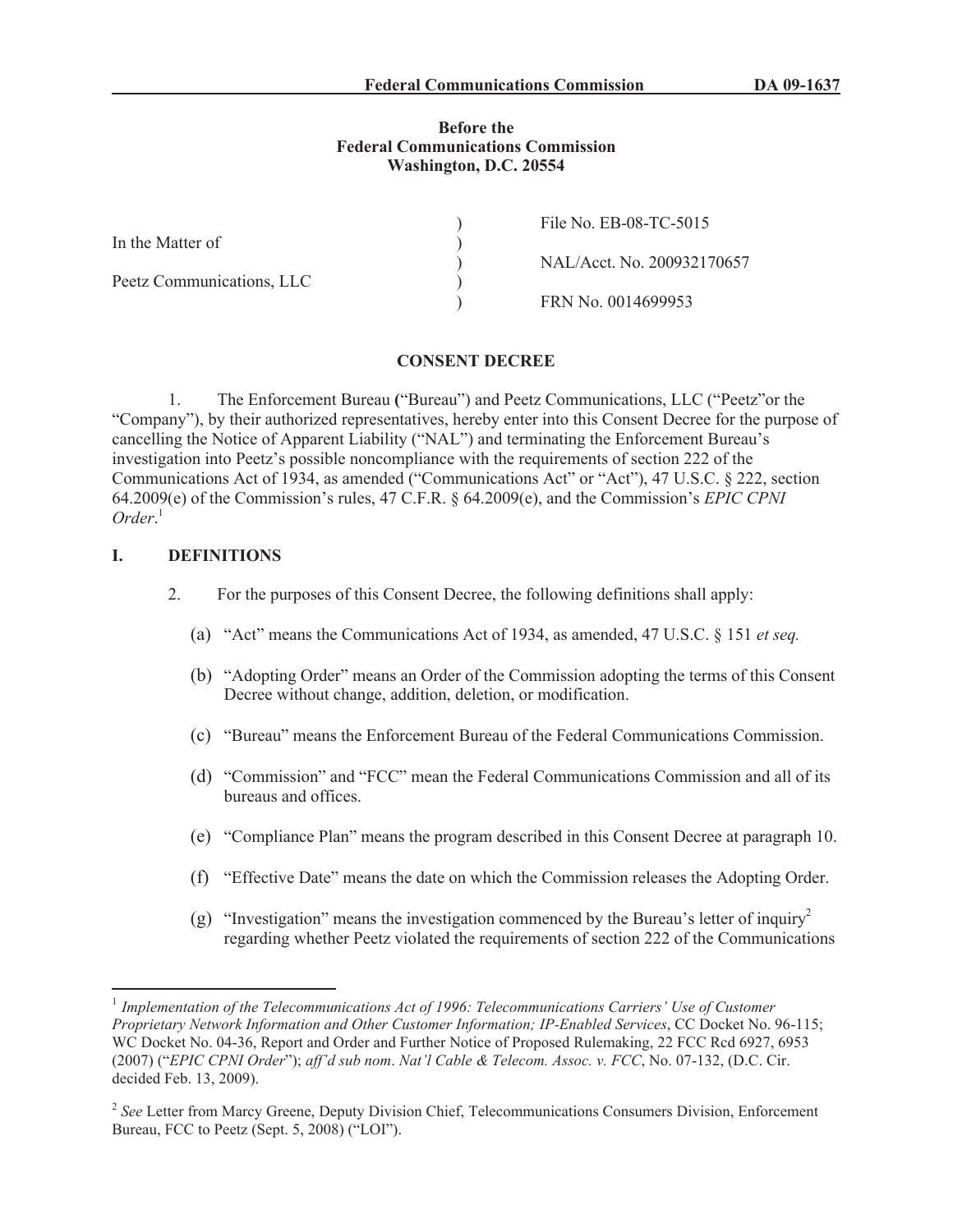Act and section 64.2009(e) of the Commission's rules by failing to file a compliant customer proprietary network information ("CPNI") certification.<sup>3</sup>

- (h) "Peetz" means Peetz Communications, LLC and its predecessors-in-interest and successors-in-interest.
- (i) "NAL" means Notice of Apparent Liability for Forfeiture.
- (j) "Parties" means Peetz and the Bureau.
- (k) "Rules" means the Commission's regulations found in Title 47 of the Code of Federal Regulations.

## **II. BACKGROUND**

3. Section 222 imposes the general duty on all telecommunications carriers to protect the confidentiality of their subscribers' proprietary information.<sup>4</sup> The Commission has issued rules implementing section 222 of the Act.<sup>5</sup> The Commission required carriers to establish and maintain a system designed to ensure that carriers adequately protected their subscribers' CPNI. Section 64.2009(e) is one such requirement.

4. In 2006, some companies, known as "data brokers," advertised the availability of records of wireless subscribers' incoming and outgoing telephone calls for a fee.<sup>6</sup> Data brokers also advertised

 $3$  47 C.F.R. 64.2009(e).

<sup>&</sup>lt;sup>4</sup> Section 222 of the Communications Act, 47 U.S.C § 222, provides that: "Every telecommunications carrier has a duty to protect the confidentiality of proprietary information of, and relating to, other telecommunications carriers, equipment manufacturers, and customers, including telecommunication carriers reselling telecommunications services provided by a telecommunications carrier." Prior to the 1996 Act, the Commission had established CPNI requirements applicable to the enhanced services operations of AT&T, the Bell Operating Companies ("BOCs"), and GTE, and the customer premises equipment ("CPE") operations of AT&T and the BOCs, in the Computer II, Computer III, GTE Open Network Architecture ("ONA"), and BOC CPE Relief proceedings. *See Implementation of the Telecommunications Act of 1996: Telecommunications Carriers' Use of Customer Proprietary Network Information and Other Customer Information and Implementation of Non-Accounting Safeguards of Sections 271 and 272 of the Communications Act of 1934, as amended*, CC Docket Nos. 96-115 and 96-149, Second Report and Order and Further Notice of Proposed Rulemaking, 13 FCC Rcd 8061, 8068-70, para. 7 (1998) ("*CPNI Order*") (describing the Commission's privacy protections for confidential customer information in place prior to the 1996 Act.

<sup>5</sup> *See CPNI Order*. *See also Implementation of the Telecommunications Act of 1996: Telecommunications Carriers' Use of Customer Proprietary Network Information and Other Customer Information and Implementation of the Non-Accounting Safeguards of Sections 271 and 272 of the Communications Act of 1934, as amended*, CC Docket Nos. 96-115 and 96-149, Order on Reconsideration and Petitions for Forbearance, 14 FCC Rcd 14409 (1999); *Implementation of the Telecommunications Act of 1996: Telecommunications Carriers' Use of Customer Proprietary Network Information and Other Customer Information and Implementation of the Non-Accounting Safeguards of Sections 271 and 272 of the Communications Act of 1934, as amended, CC Docket Nos. 96-115 and 96-149; 2000 Biennial Regulatory Review -- Review of Policies and Rules Concerning Unauthorized Changes of Consumers' Long Distance Carriers, CC Docket No. 00-257*, Third Report and Order and Third Further Notice of Proposed Rulemaking, 17 FCC Rcd 14860 (2002); *EPIC CPNI Order*.

<sup>6</sup> *See, e.g.*, http://www.epic.org/privacy/iei/.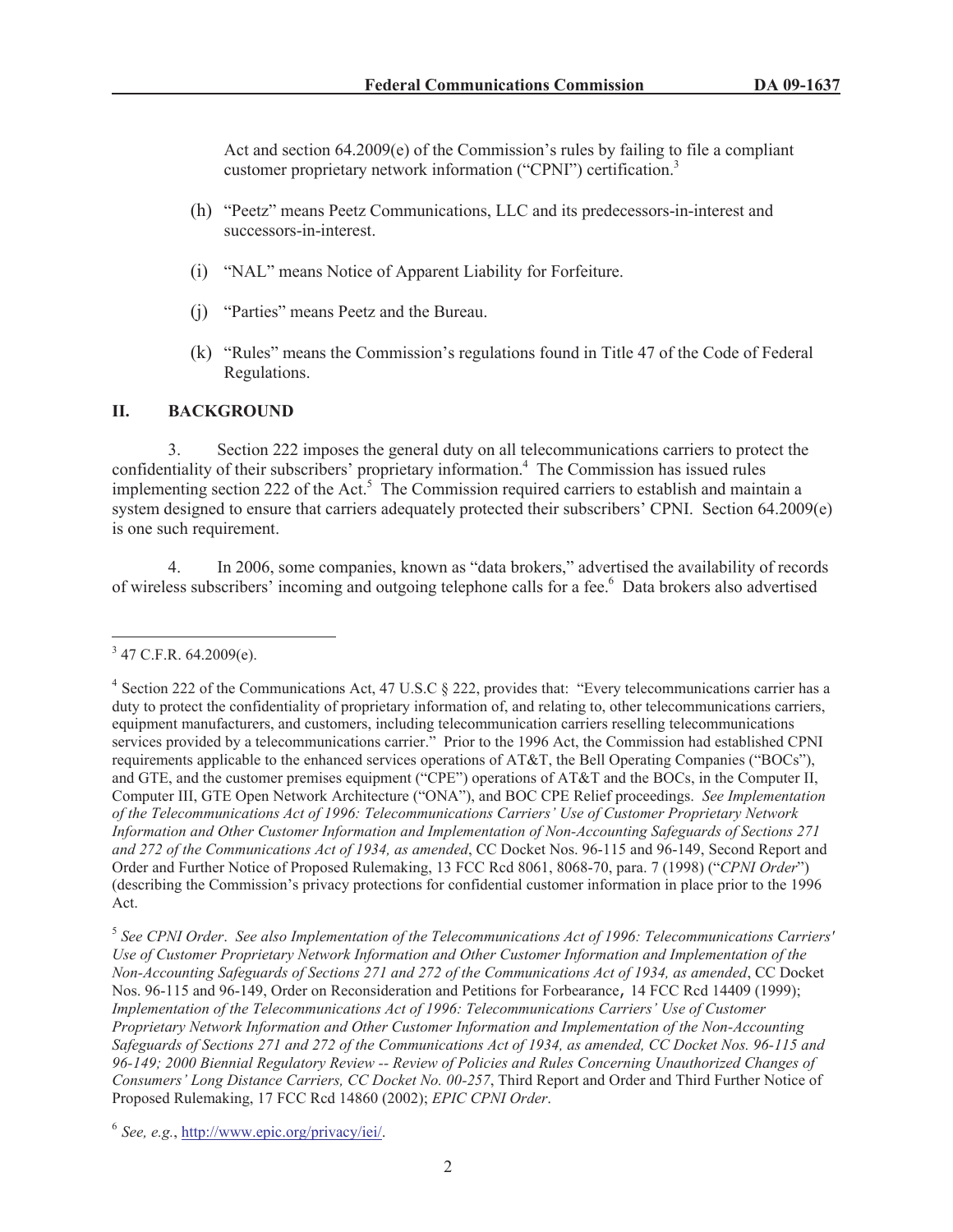the availability of certain landline toll calls.<sup>7</sup> On April 2, 2007, the Commission strengthened its privacy rules with the release of the *EPIC CPNI Order*, <sup>8</sup> which adopted additional safeguards to protect CPNI against unauthorized access and disclosure. The *EPIC CPNI Order* was directly responsive to the actions of databrokers, or pretexters, to obtain unauthorized access to CPNI.<sup>9</sup> The *EPIC CPNI Order* requires that all companies subject to the CPNI rules file annually, on or before March 1, a certification with the Commission pursuant to amended rule 47 C.F.R. § 64.2009(e).<sup>10</sup> Additionally, companies must now provide, with their certification, "an explanation of any actions taken against data brokers and a summary of all customer complaints received in the past year concerning the unauthorized release of CPNI."<sup>11</sup>

5. The Bureau sent a Letter of Inquiry ("LOI") to Peetz on September 5, 2008, asking it to provide copies and evidence of its timely filed CPNI compliance certificate for 2007, which was due by March 1, 2008, pursuant to section 64.2009(e) of the Commission's rules or an explanation as to why no certification was filed.<sup>12</sup> Peetz submitted a response to the LOI on September 12, 2008.<sup>13</sup> The Bureau concluded that Peetz failed to submit satisfactory evidence of its timely filing of the annual CPNI compliance certification.<sup>14</sup> Accordingly, on February 24, 2009, the Bureau released the *Omnibus NAL* against numerous companies, including Peetz, proposing a monetary forfeiture of twenty thousand dollars  $(S20,000)$  for its apparent failure to comply with section 64.2009(e) of the Commission's rules,<sup>15</sup> and the Commission's *EPIC CPNI Order*, and ordered the Company either to pay the proposed forfeiture or file a written response within thirty (30) days of the release date stating why the proposed forfeiture should be reduced or canceled. Peetz requested that the Bureau enter into settlement discussions.

9 *Id.* at 6928.

<sup>10</sup> *Id.* at 6953; 47 C.F.R. § 64.2009(e).

<sup>11</sup> *EPIC CPNI Order*, 22 FCC Rcd at 6953.

<sup>12</sup> *See* note 2, *supra.*

<sup>13</sup> *See* Letter from Jerry Henderson, General Manager, Peetz Cooperative Telephone Company/Peetz Communications, LLC, to Marcy Greene, Deputy Division Chief, Telecommunications Consumers Division, Enforcement Bureau, FCC (Sept. 12, 2008).

<sup>14</sup> *Annual CPNI Certification*, Omnibus Notice of Apparent Liability for Forfeiture, 24 FCC Rcd. 2299 (Enf. Bur. 2009) ("*Omnibus NAL*").

<sup>15</sup> *Id.*

<sup>7</sup> *See id.*

<sup>8</sup> *EPIC CPNI Order*, 22 FCC Rcd 6927. Specifically, pursuant to section 64.2009(e): A telecommunications carrier must have an officer, as an agent of the carrier, sign and file with the Commission a compliance certificate on an annual basis. The officer must state in the certification that he or she has personal knowledge that the company has established operating procedures that are adequate to ensure compliance with the rules in this subpart. The carrier must provide a statement accompanying the certification explaining how its operating procedures ensure that it is or is not in compliance with the rules in this subpart. In addition, the carrier must include an explanation of any actions taken against data brokers and a summary of all customer complaints received in the past year concerning the unauthorized release of CPNI. This filing must be made annually with the Enforcement Bureau on or before March 1 in EB Docket No. 06-36, for data pertaining to the previous calendar year. 47 C.F.R. § 64.2009(e).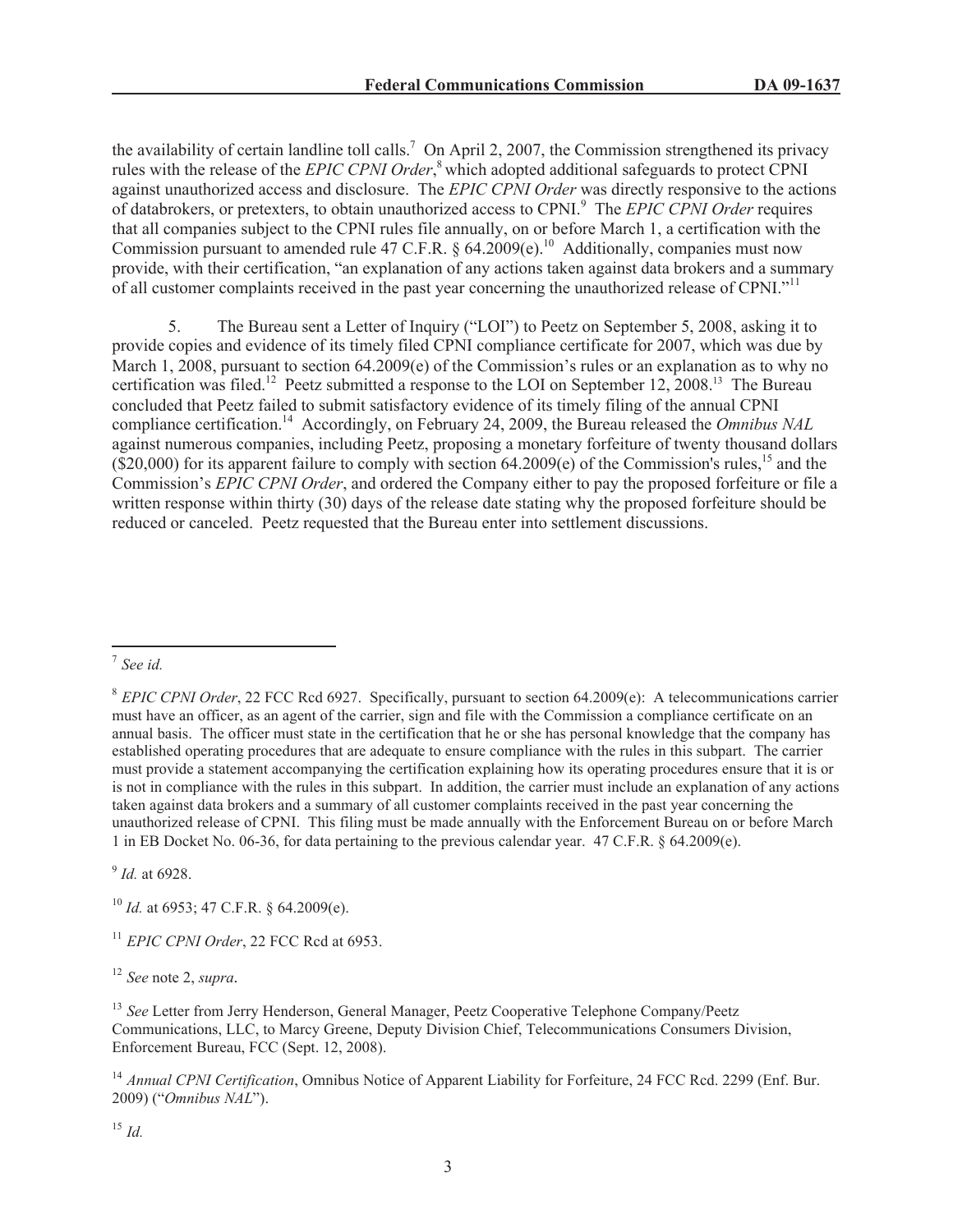# **III. TERMS OF AGREEMENT**

6. **Adopting Order.** The Parties agree that the provisions of this Consent Decree shall be subject to final approval by the Bureau by incorporation of such provisions by reference in the Adopting Order without change, addition, modification, or deletion.

7. **Jurisdiction.** Peetz agrees that the Bureau has jurisdiction over it and the matters contained in this Consent Decree and has the authority to enter into and adopt this Consent Decree.

8. **Effective Date; Violations.** The Parties agree that this Consent Decree shall become effective on the date on which the FCC releases the Adopting Order. Upon release, the Adopting Order and this Consent Decree shall have the same force and effect as any other Order of the Bureau. Any violation of the Adopting Order or of the terms of this Consent Decree shall constitute a separate violation of a Bureau Order, entitling the Bureau to exercise any rights and remedies attendant to the enforcement of a Bureau Order.

9. **Termination of Investigation.** In express reliance on the covenants and representations in this Consent Decree and to avoid further expenditure of public resources, the Bureau agrees to terminate its investigation and to cancel the NAL. In consideration for the termination of said investigation and cancellation of the NAL, Peetz agrees to the terms, conditions, and procedures contained herein. The Bureau further agrees that, in the absence of new material evidence, the Bureau will not use the facts developed in this investigation through the Effective Date of the Consent Decree, or the existence of this Consent Decree, to institute, on its own motion, any new proceeding, formal or informal, or take any action on its own motion against Peetz concerning the matters that were the subject of the investigation. The Bureau also agrees that it will not use the facts developed in this investigation through the Effective Date of this Consent Decree, or the existence of this Consent Decree, to institute on its own motion any proceeding, formal or informal, or take any action on its own motion against Peetz with respect to Peeetz's basic qualifications, including its character qualifications, to be a Commission licensee or authorized common carrier or hold Commission authorizations.

10. **Compliance Plan.** For purposes of settling the matters set forth herein and to help ensure compliance with the Commission's CPNI rules, Peetz agrees to take all measures necessary to achieve full compliance with section 64.2009(e) of the Commission's rules. Peetz agrees to train its personnel as to when they are and are not authorized to use CPNI. Peetz further agrees to have an express disciplinary process in place for the unauthorized use of CPNI. Additionally, Peetz agrees to submit a copy of its annual section 64.2009(e) compliance certificate, which it is required to file annually in EB Docket 06-36, for each of two (2) years following the Effective Date of this Consent Decree to the Chief, Telecommunications Consumers Division, Enforcement Bureau, Federal Communications Commission, 445 12th Street, S.W. Room 4-C244, Washington, D.C. 20554, and must include the file number listed above. Peetz will also send an electronic copy of its certification to other Telecommunications Consumers Division staff as directed by the Division Chief. This Consent Decree will expire two (2) years after the Effective Date or upon the termination of the certification requirement set forth in section 64.2009(e) of the Commission's rules, 47 C.F.R. § 64.2009(e), whichever is earlier.

11. **Section 208 Complaints; Subsequent Investigations.** Nothing in this Consent Decree shall prevent the Commission or its delegated authority from adjudicating complaints filed pursuant to section 208 of the Act against Peetz or its affiliates for alleged violations of the Act, or for any other type of alleged misconduct, regardless of when such misconduct took place. The Commission's adjudication of any such complaint will be based solely on the record developed in that proceeding. Except as expressly provided in this Consent Decree, this Consent Decree shall not prevent the Commission from investigating new evidence of noncompliance by Peetz of the Act, the rules, or the Order.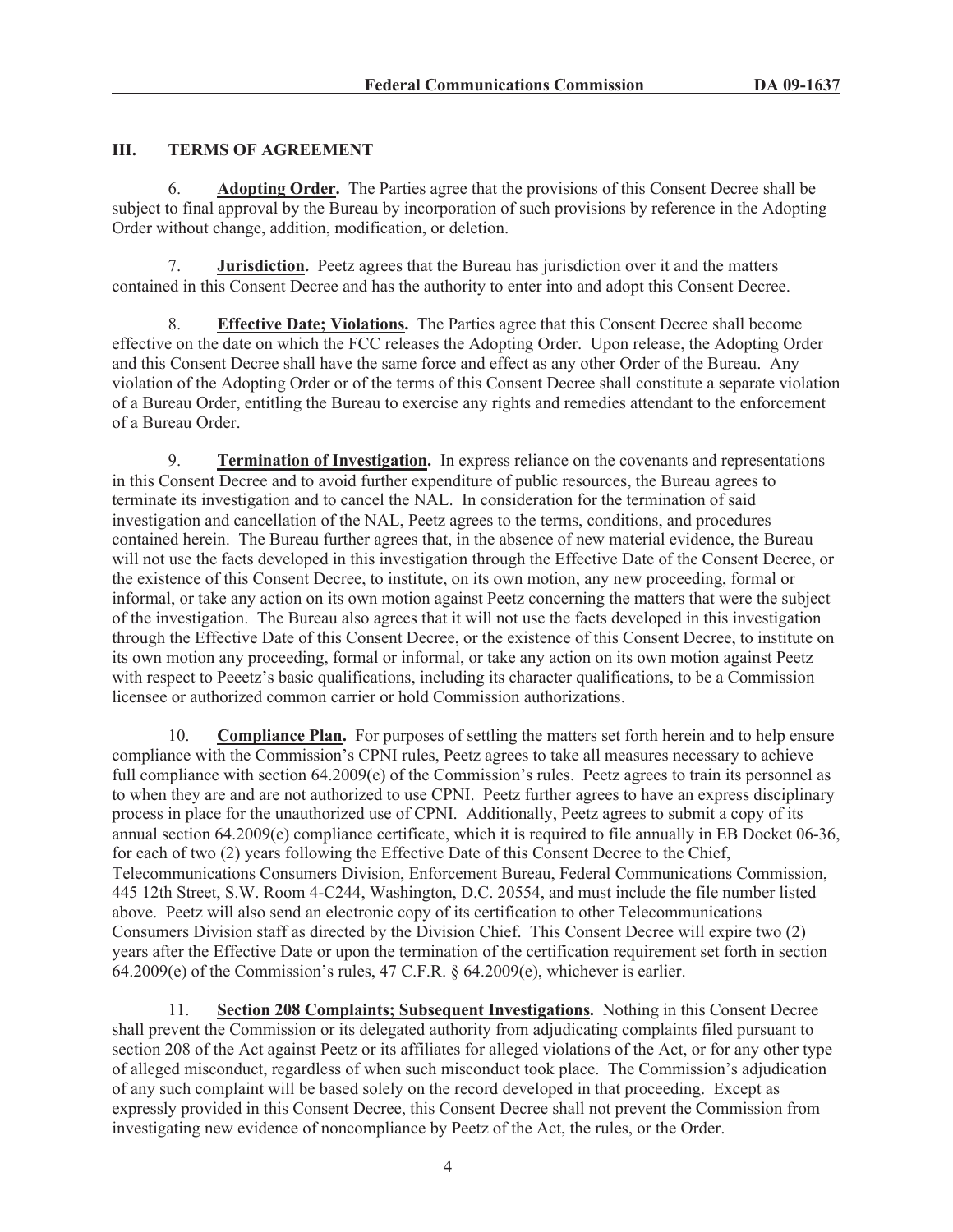12. **Voluntary Contribution.** Peetz agrees that it will make a voluntary contribution to the United States Treasury in the amount of \$1,000. The contribution will be made within thirty (30) calendar days after the Effective Date of the Adopting Order. Payment must be made by check or similar instrument, payable to the order of the Federal Communications Commission. The payment must include the NAL/Account Number and FRN Number referenced in the caption to the Adopting Order. Payment by check or money order may be mailed to Federal Communications Commission, P.O. Box 979088, St. Louis, MO 63197-9000. Payment by overnight mail may be sent to U.S. Bank – Government Lockbox #979088, SL-MO-C2-GL, 1005 Convention Plaza, St. Louis, MO 63101. Payment by wire transfer may be made to ABA Number 021030004, receiving bank TREAS/NYC, and account number 27000001. For payment by credit card, an FCC Form 159 (Remittance Advice) must be submitted. When completing the FCC Form 159, enter the NAL/Account number in block number 23A (call sign/other ID), and enter the letters "FORF" in block number 24A (payment type code). Peetz will also send electronic notification on the date said payment is made to Johnny.drake $@$ fcc.gov.

13. **Waivers.** Peetz waives any and all rights it may have to seek administrative or judicial reconsideration, review, appeal or stay, or to otherwise challenge or contest the validity of this Consent Decree and the Adopting Order, provided the Commission issues an Adopting Order adopting the Consent Decree without change, addition, modification, or deletion. Peetz shall retain the right to challenge Commission interpretation of the Consent Decree or any terms contained herein. If either Party (or the United States on behalf of the Commission) brings a judicial action to enforce the terms of the Adopting Order, neither Peetz nor the Commission shall contest the validity of the Consent Decree or the Adopting Order, and Peetz shall waive any statutory right to a trial *de novo*. Peetz hereby agrees to waive any claims it may otherwise have under the Equal Access to Justice Act, 5 U.S.C. § 504 and 47 C.F.R. § 1.1501 *et seq*., relating to the matters addressed in this Consent Decree.

14. **Severability.** The Parties agree that if any of the provisions of the Adopting Order or the Consent Decree shall be invalid or unenforceable, such invalidity or unenforceability shall not invalidate or render unenforceable the entire Adopting Order or Consent Decree, but rather the entire Adopting Order or Consent Decree shall be construed as if not containing the particular invalid or unenforceable provision or provisions, and the rights and obligations of the Parties shall be construed and enforced accordingly. In the event that this Consent Decree in its entirety is rendered invalid by any court of competent jurisdiction, it shall become null and void and may not be used in any manner in any legal proceeding.

15. **Subsequent Rule or Order.** The Parties agree that if any provision of the Consent Decree conflicts with any subsequent rule or Order adopted by the Commission (except an Order specifically intended to revise the terms of this Consent Decree to which Peetz does not expressly consent) that provision will be superseded by such Commission rule or Order.

16. **Successors and Assigns.** Peetz agrees that the provisions of this Consent Decree shall be binding on its successors, assigns, and transferees.

17. **Final Settlement.** The Parties agree and acknowledge that this Consent Decree shall constitute a final settlement between the Parties. The Parties further agree that this Consent Decree does not constitute either an adjudication on the merits or a factual or legal finding or determination regarding any compliance or noncompliance with the requirements of the Act or the Commission's rules and Orders.

18. **Modifications.** This Consent Decree cannot be modified without the advance written consent of both Parties.